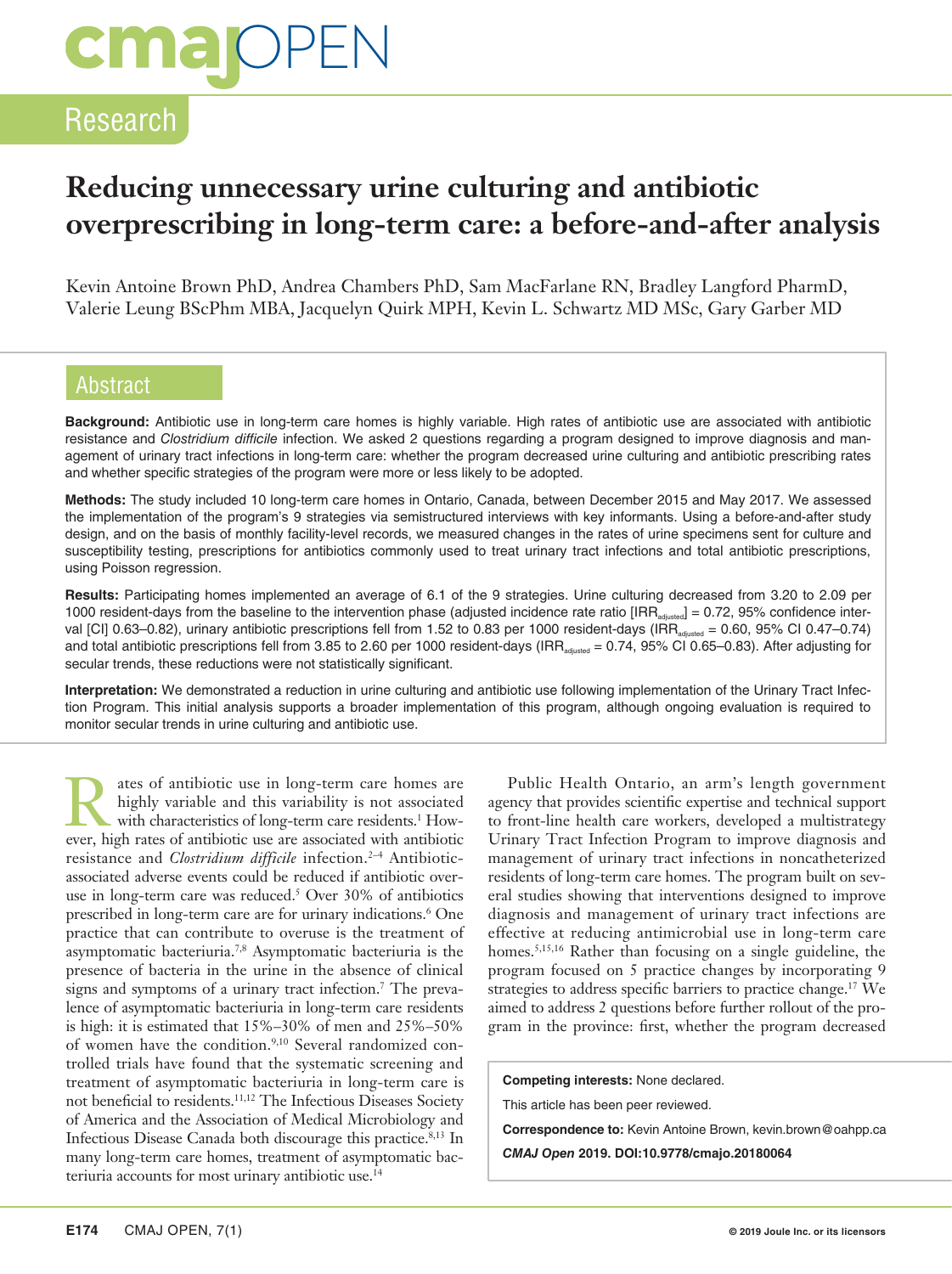**OPEN** 

#### Research

urine culturing and antibiotic prescribing rates in long-term care homes, and second, whether specific strategies of the program were more or less likely to be adopted by homes.

#### **Methods**

#### **Setting and participants**

A purposive sampling strategy was used to recruit long-term care homes in Ontario, Canada. Our power analysis determined that 10 months of follow-up (equally split between baseline and intervention periods) among 10 homes would be sufficient to identify a clinically important 25% drop in urine culturing and a slightly smaller effect than seen in prior interventions of this nature,<sup>14</sup> with 90% power. Because over 30% of antibiotic prescribing in long-term care is for urinary indications, we estimated that a 25% drop in urine culturing would translate to a decrease of at least 7.5% in the rate of antibiotic use. We opted to recruit 15 homes to account for potential loss to follow-up. Public Health Ontario staff identified an initial list of homes that had previously expressed interest in making improvements to their practices in this area and that varied by region, size and ownership type. A stakeholder relations database is routinely used at Public Health Ontario to document all communications, including requests for education. This database was used to retrieve names of 15 homes located in 4 different regions of Ontario that had previously expressed interest in this topic. To be eligible to participate, the home had to identify at least 3 staff health care providers who would participate on an implementation team and be able to provide monthly laboratory and pharmacy reports. Homes met with Public Health Ontario staff to establish a plan for the implementation of the program in mid-2016. The monthly number of urine cultures sent, number of antibiotic prescriptions and count of residents were collected from December 2015 to May 2017.

#### **Intervention design**

The Urinary Tract Infection Program was designed by Public Health Ontario in consultation with long-term care home stakeholders to improve or change 5 practices: (1) obtain urine cultures only when residents have the indicated clinical signs and symptoms of a urinary tract infection; (2) obtain urine specimens according to a midstream procedure or an "in-and-out" catheterization; (3) prescribe antibiotics only when specified clinical criteria have been met; (4) cease the use of dipsticks for the diagnosis of urinary tract infection; and (5) cease urine culture screening (i.e., on admission or annually) if residents don't have clinical signs and symptoms of a urinary tract infection. Elements 1–3 are further described in the Urinary Tract Infection Program algorithm (a link to the algorithm can be found at www.publichealthontario.ca/en/ health-topics/antimicrobial-stewardship/uti-program).

To support these practices, 9 strategies were identified. These strategies were selected from the implementation science literature to address specific barriers and facilitators identified by stakeholders: 7 strategies were informed by the  $Rx$  for Change database<sup>17</sup> and 2 additional implementation strategies, "champions" and "coaching," were added to address outstanding barriers. These strategies include securing buy-in for the changes, reviewing and revising organizational policies and procedures, selecting champions and involving local opinion leaders, delivering education to staff, providing information and education to residents and families, identifying and supporting coaches to reinforce key practices, improving the documentation and communication of resident symptoms, and distributing and posting educational resources as reminders. Appendix 1, available at www.cmajopen.ca/content/7/1/E174/suppl/DC1, outlines each recommended strategy.

Each home recruited to pilot the program followed a similar implementation process. They established a team of at least 3 staff to support the implementation of the program and were supported by 2 staff from Public Health Ontario with expertise in infection control. The teams included the director of care or associate director of care with additional members varying across homes (i.e., nurse practitioners, physicians, nurses, staff involved in quality improvement initiatives). Staff from Public Health Ontario facilitated 3 in-person meetings (1–2 h in duration) to deliver information about the problem of overprescribing antibiotics and specific practices that can contribute to overprescribing in long-term care. This implementation process can be replicated by other long-term care homes as it is fully documented in an online program implementation guide.18 At the first meeting, the team was asked to review baseline alignment with 5 practice changes that could address the problem of overprescribing antibiotics in longterm care. At the second meeting, Public Health Ontario staff facilitated a discussion about facility-specific barriers and facilitators to aligning with the practice changes (e.g., knowledge gaps among staff, pressures from families to prescribe antibiotics, poor documentation and communication about symptoms) and selecting practice changes. At the last meeting, the team established an action plan for the strategies selected.

#### **Outcomes**

For the measurement of adherence to the 9 strategies, 2 months after the completion of the planning process, interviews were conducted with at least 1 member of the long-term care home's implementation team by a member of the research team at Public Health Ontario with expertise in qualitative interviews (J.Q.). A semistructured interview guide was used to gather information about which implementation strategies were used by the long-term care home. Interviews were audio taped and coded using the classification guide (Appendix 1). The classification guide provides information on what constitutes adherence for each strategy. For example, for the strategy involving champions, the classification guide states the following: "Key informant identifies name(s) of implementation champion(s); AND documents examples of responsibilities of the implementation champion; AND identifies at least one example of how champions helped facilitate the change process." The coding was completed independently by 2 Public Health Ontario staff (J.Q. and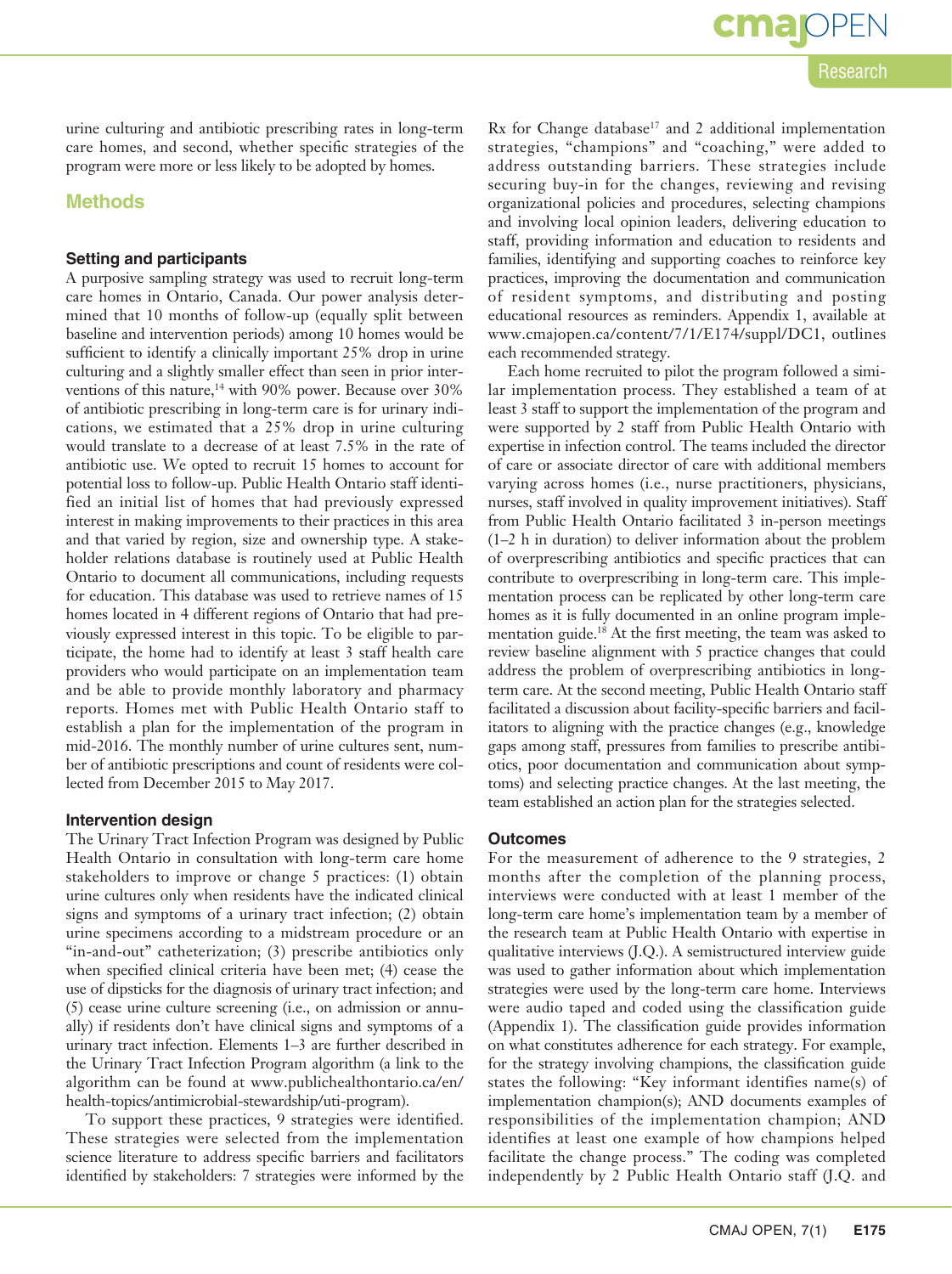### **cma** OPEN

#### Research

A.C.) and disagreements were resolved by consensus-based discussion.

Three indicators were defined to detect improvements in the assessment and management of urinary tract infections, including home-level monthly rates (per 1000 resident-days) of (1) urine specimens sent for culture and susceptibility testing, (2) prescriptions for antibiotics commonly used to treat urinary tract infections (defined as ciprofloxacin, norfloxacin, nitrofurantoin, trimethoprim with or without sulfamethoxazole, and fosfomycin; referred to as urinary antibiotics in this study) and (3) prescriptions for any antibiotic. The numbers of urine cultures sent and antibiotic prescriptions were determined from the monthly laboratory reports and pharmacy reports. Pharmacy reports were reviewed and abstracted by a Public Health Ontario pharmacist. To focus on antibiotics prescribed for the treatment of acute uncomplicated infections, including urinary tract infections, we included only oral antibiotics prescribed for 3 to 14 days, with the exception of fosfomycin, which is commonly prescribed as a 1-day course for treatment of urinary tract infections. The term *residentdays* refers to the number of days that each resident stayed at a home within a given month, summed across all residents.

#### **Covariates**

Covariates included home size (mean number of occupied beds over the study period) and ownership (municipal, private or nonprofit) as these variables have been shown to be associated with antibiotic prescribing.<sup>4</sup> Similarly, a harmonic oscillator was used to capture winter seasonality, which has been documented for antibiotic prescribing;<sup>19</sup> the phase shift was adjusted to centre peaks at Jan. 1 of each year.<sup>20</sup>

#### **Statistical analysis**

For each home, we identified the implementation period as the time from the first implementation planning meeting until 2 months after the third implementation planning meeting. Months before the implementation period were termed the baseline period, and months after the implementation period were termed the intervention period. The main analysis used a before-and-after study design; all intervention effect estimates compared the home baseline periods with intervention periods, and the implementation period was considered as a washout because there was ambiguity as to which intervention period the home should be assigned.<sup>21</sup>

In unadjusted models, we fit Poisson random effects level change models of the monthly rates of urine culturing and antibiotic prescribing.<sup>22</sup> These models included fixed-effects terms for intercept at baseline, implementation and intervention level change. We accounted for clustering by including random effects for each long-term care home, but we did not have resident-level records. In adjusted models, we fit analogous models that also adjusted for the 3 covariates (home size, home ownership and winter seasonality).<sup>22</sup> The intervention effect was the estimated rate in the intervention period compared with that in the baseline period, measured using the incidence rate ratio (IRR). Unadjusted and adjusted models were fit using Markov Chain Monte Carlo sampling using the rstanarm package in  $R<sub>1</sub><sup>23</sup>$  using default weakly informative priors on all parameters (normal [0, 10] for intercept, normal [0, 2.5] for other fixed effects, half-Cauchy [0, 5] for random effects, and an LKJ[1] prior for the random-effects correlation matrix).<sup>24</sup> These priors enable efficient and stable model fitting, and they are conservative for the fixed effects of interest in that they provide results that, if different at all, are slightly closer to the null than maximum likelihood estimates.<sup>25</sup>

#### **Sensitivity analyses**

To account for potential secular trends, we fit interrupted time series models to measure the intervention effect. These interrupted time series analyses were analogous to the unadjusted and adjusted Poisson models except that they included a parameter corresponding to a linear trend for calendar month in addition to the step changes for intervention period. To better understand whether urine culturing rates predicted antibiotic prescribing, we conducted a cross-sectional sensitivity analysis of the data. For this analysis, we fit home-level Poisson random-effects models for urinary and total antibiotic prescribing that included home urine culturing rate as a predictor.

#### **Ethics approval**

This study was approved by the research ethics board of Public Health Ontario.

#### **Results**

Fifteen long-term care homes were approached to participate in the Urinary Tract Infection Program, of which 12 agreed to participate (Figure 1). By September 2017, 10 of the 12 homes that were recruited had completed implementation. These homes were as follows: (1) The Glebe Centre,



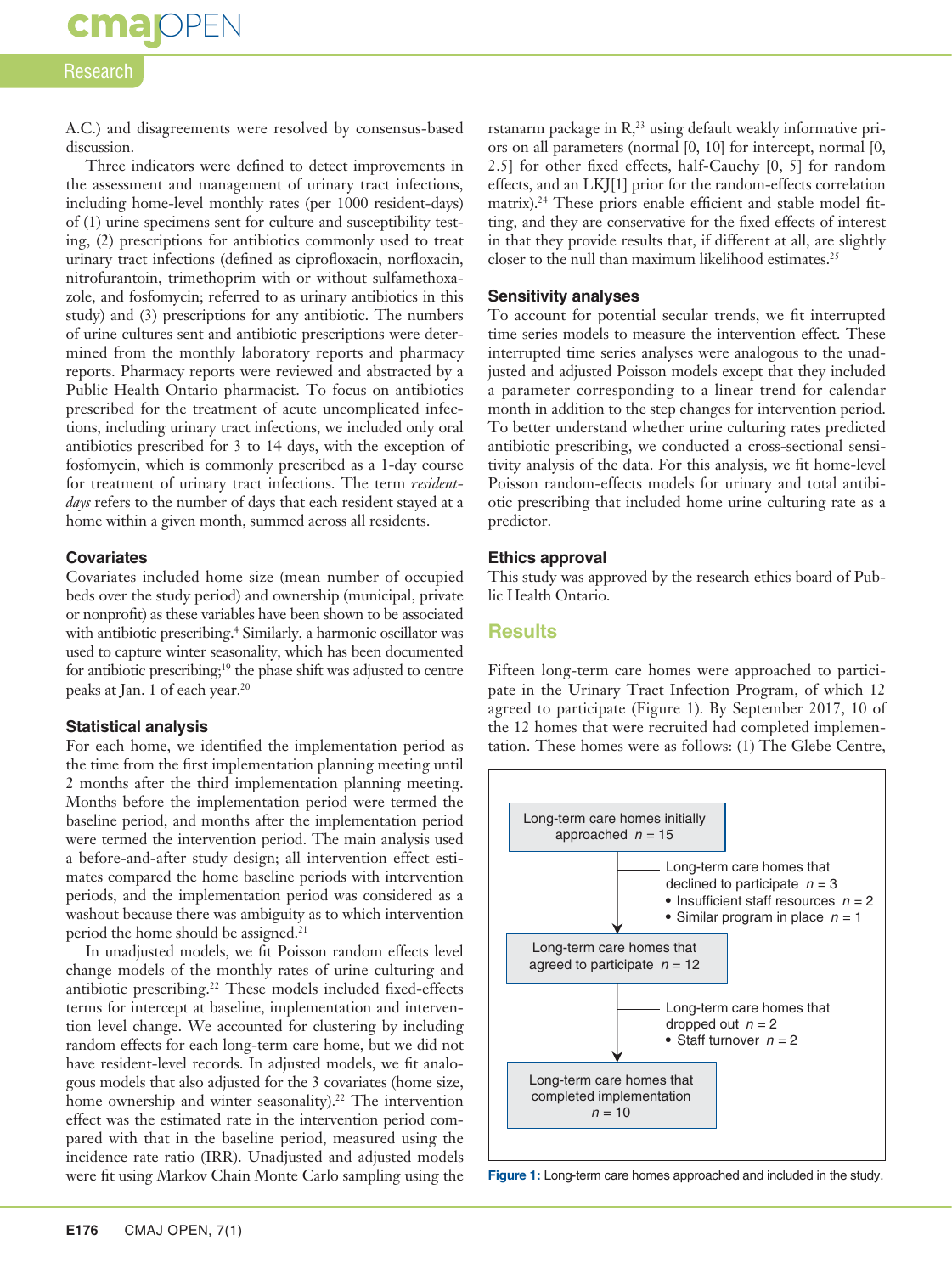(2) Perth Community Care Centre, (3) Vera M. Davis Community Care Centre, (4) Woodhall Park Care Community, (5) Malton Village Long Term Care Centre, (6) Victoria Village Manor, (7) Ivan Franko Home, (8) Shalom Village, (9) Chartwell Wenleigh Long Term Care Residence and (10) St. Joseph's Villa — Dundas. All of the homes were free-standing and not located on a hospital campus. Five were private, 3 were nonprofit and 2 were municipally run. They had an average of 162 beds (Table 1). There was a total of 163 home-months and 793 200 resident-days of follow-up (Table 2). Over the study period, 2093 urine cultures were collected across the homes (2.64 per 1000 resident-days) and 2535 antibiotic prescriptions were dispensed (3.20 per 1000 resident-days), of which 947 (37%) were for antibiotics commonly used to treat urinary tract infections (1.19 per 1000 resident-days).

All homes began implementation within 1 month of August 2016 and all homes transitioned to the intervention period within 1 month of December 2017. Over the study period there was a decrease in the rates of urine culturing, urinary antibiotic prescribing and total antibiotic prescribing (Figure 2).

#### **Strategy implementation**

At the final planning meeting with Public Health Ontario, all homes were interested in establishing a plan for all 9 implementation strategies. Two months after the last planning meeting with Public Health Ontario, homes adhered to an average of 6.1 out of the 9 strategies (Table 3). Most strategies were adhered to by a majority of the homes, except integrating process surveillance and providing regular feedback to staff, which was only adhered to by 4 homes.

#### **Intervention effect analysis**

Unadjusted and adjusted models yielded similar estimates of intervention effect (Table 2). The adjusted models estimated a 28% decline in urine culturing (IRR = 0.72, 95% confidence **OPEN** 

interval [CI] 0.63–0.82), a 40% decline in urinary antibiotic prescriptions (IRR = 0.60, 95% CI 0.47–0.74) and a 26% decline in total antibiotic prescriptions (IRR = 0.74, 95% CI 0.65–0.83) across the participating homes.

#### **Interrupted time series analysis**

In the adjusted interrupted time series analyses, the measured impact of the intervention was not statistically significant (IRR for urine culturing = 0.83, 95% CI 0.64–1.07; IRR for urinary antibiotic prescriptions = 1.02, 95% CI 0.74–1.44; IRR for total antibiotic prescriptions = 0.97, 95% CI 0.78– 1.21). The underlying secular trends showed strong yearover-year decreases (IRR per year for urine culturing = 0.68, 95% CI 0.42–1.04; IRR per year for urinary antibiotic prescriptions =  $0.53$ ,  $95\%$  CI  $0.37-0.76$ ; IRR per year for total antibiotic prescriptions =  $0.72$ ,  $95\%$  CI  $0.53-0.95$ ).

#### **Cross-sectional analysis**

Homes with higher rates of urine culturing also had higher antibiotic prescribing (Figure 3), which was true both for urinary antibiotic prescribing (IRR per 1/1000 increase in urine culturing  $= 1.26, 95\%$  CI 1.07-1.47) and for total antibiotic prescribing (IRR per 1/1000 increase in urine culturing = 1.17, 95% CI 1.04–1.33).

#### **Interpretation**

Rates of urine culturing and antibiotic prescribing declined after the implementation of a program designed to improve diagnosis and management of urinary tract infections in noncatheterized residents of long-term care homes. The recommended implementation strategies, with the exception of process surveillance and feedback reporting to staff, were implemented by the majority of the participating homes.

The Urinary Tract Infection Program was informed by a previous review<sup>5</sup> that showed that implementation of

| Table 1: Characteristics of the 10 long-term care homes that completed implementation of the program                                                 |           |             |           |                         |                                   |  |  |  |  |  |
|------------------------------------------------------------------------------------------------------------------------------------------------------|-----------|-------------|-----------|-------------------------|-----------------------------------|--|--|--|--|--|
| Home                                                                                                                                                 | Ownership | No. of beds | Location* | Female<br>residents,* % | Residents older<br>than 85 yr,* % |  |  |  |  |  |
|                                                                                                                                                      | Nonprofit | 250         | Urban     | 76                      | 48                                |  |  |  |  |  |
| 2                                                                                                                                                    | Private   | 120         | Rural     | 62                      | 42                                |  |  |  |  |  |
| 3                                                                                                                                                    | Municipal | 65          | Urban     | 82                      | 55                                |  |  |  |  |  |
| 4                                                                                                                                                    | Private   | 150         | Urban     | 78                      | 57                                |  |  |  |  |  |
| 5                                                                                                                                                    | Municipal | 160         | Urban     | 63                      | 49                                |  |  |  |  |  |
| 6                                                                                                                                                    | Nonprofit | 130         | Urban     | 62                      | 54                                |  |  |  |  |  |
| 7                                                                                                                                                    | Private   | 80          | Urban     | 74                      | 81                                |  |  |  |  |  |
| 8                                                                                                                                                    | Private   | 110         | Urban     | 66                      | 51                                |  |  |  |  |  |
| 9                                                                                                                                                    | Private   | 160         | Urban     | 70                      | 62                                |  |  |  |  |  |
| 10                                                                                                                                                   | Nonprofit | 390         | Urban     | 70                      | 45                                |  |  |  |  |  |
| *Data collected using the Your Health System Interactive Tool (https://yourhealthsystem.cihi.ca) of the Canadian Institute for Health<br>Information |           |             |           |                         |                                   |  |  |  |  |  |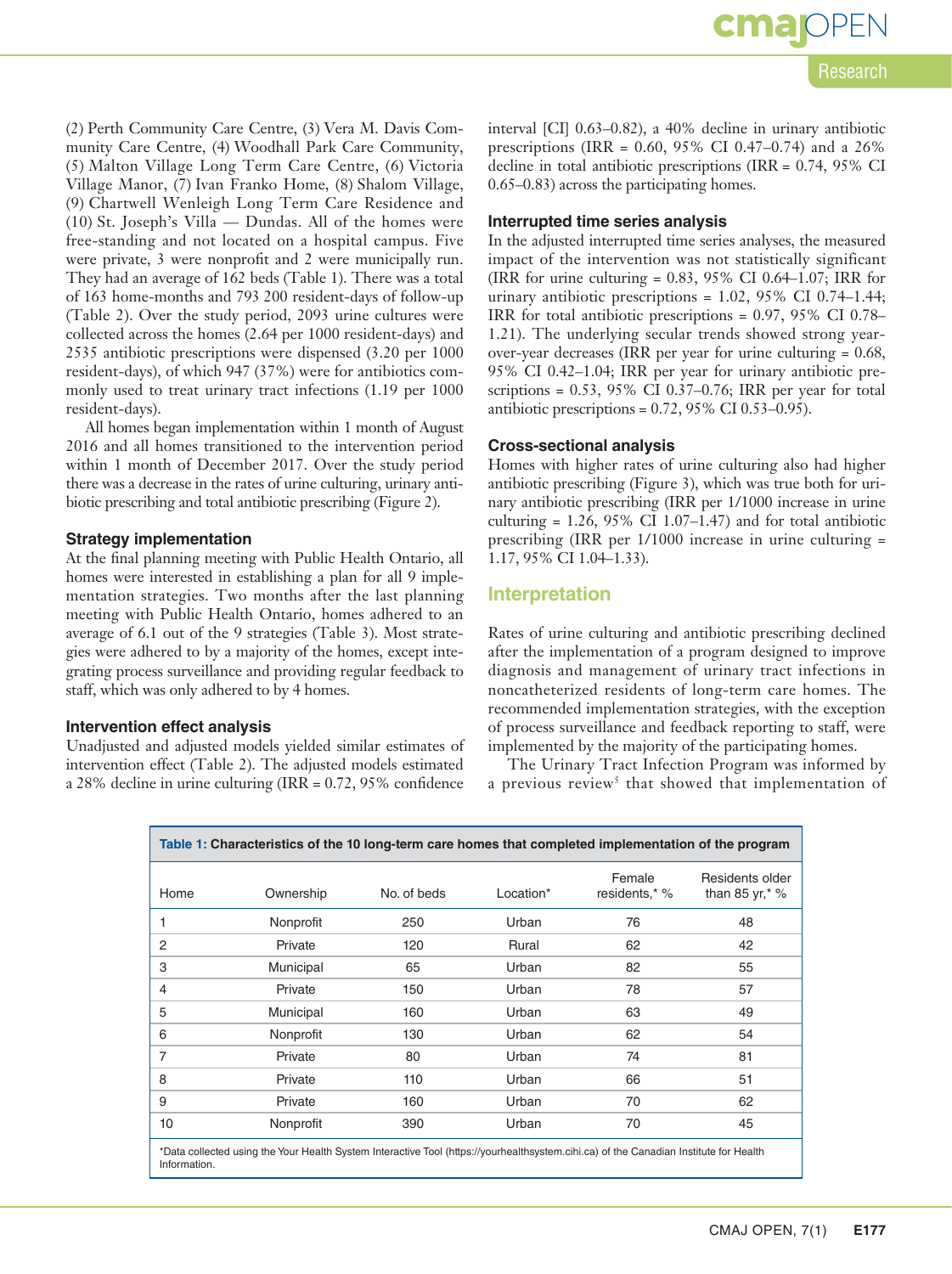### FN

#### **Research**

#### **Table 2: Urine cultures sent, antibiotic prescriptions and amount of follow-up time across the study phases for the 10 long-term care homes that completed implementation of the program**

|                                         |       | Phase           |                |              | IRR, baseline v. intervention<br>(95% CI) |                     |
|-----------------------------------------|-------|-----------------|----------------|--------------|-------------------------------------------|---------------------|
| Variable                                | Total | <b>Baseline</b> | Implementation | Intervention | Unadjusted                                | Adjusted            |
| Outcome, no. per 1000 resident-<br>days |       |                 |                |              |                                           |                     |
| Urine cultures sent                     | 2.64  | 3.20            | 2.35           | 2.09         | $0.70(0.61 - 0.79)$                       | $0.72(0.63 - 0.82)$ |
| Urinary antibiotic prescriptions        | 1.19  | 1.52            | 1.09           | 0.83         | $0.59(0.46 - 0.72)$                       | $0.60(0.47 - 0.74)$ |
| Total antibiotic prescriptions          | 3.20  | 3.85            | 2.82           | 2.60         | $0.74(0.66 - 0.82)$                       | $0.74(0.65 - 0.83)$ |
| Follow-up                               |       |                 |                |              |                                           |                     |
| Home-months, † no.                      | 164   | 70              | 42             | 52           | <b>NA</b>                                 | <b>NA</b>           |
| Resident-days, ‡ no. (thousands)        | 793.2 | 344.8           | 198.2          | 250.2        | <b>NA</b>                                 | <b>NA</b>           |

Note: CI = confidence interval, IRR = incidence rate ratio, NA = not applicable.<br>†Months that each home participated in a given period of the study, summed across all homes.<br>‡Days that each resident stayed at a home within



**Figure 2:** Variation in monthly rates (per 1000 resident-days) of (A) urine cultures sent and (B) antibiotic prescriptions in 10 long-term care homes.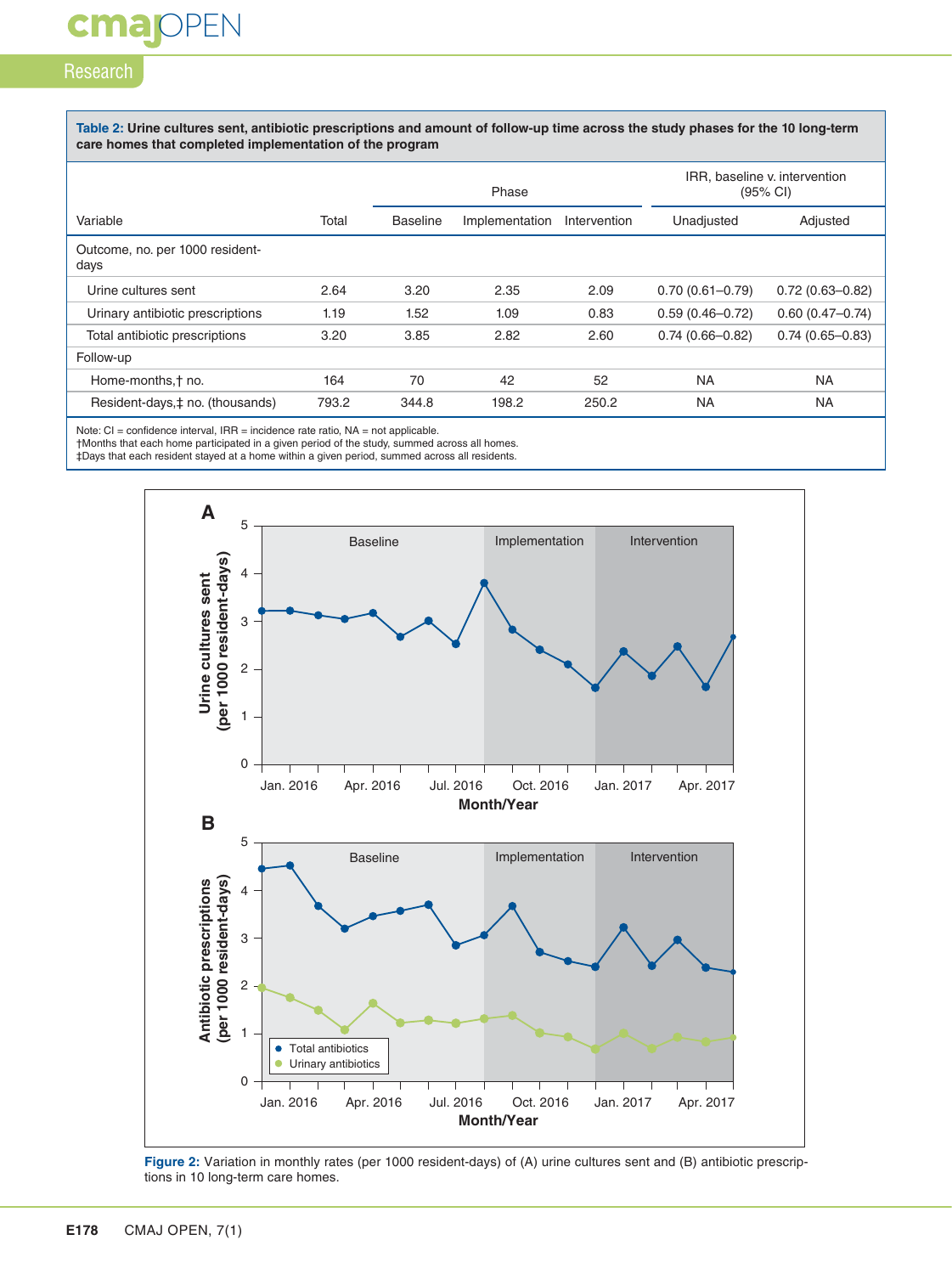#### CMAJ OPEN, 7(1) **E179**



**Table 3: Strategy adherence by the 10 long-term care homes that completed implementation of the program**

syndrome-specific interventions targeting prescribing for urinary tract infection was effective, yielding reductions in urine culturing and antibiotic prescribing. One cluster randomized controlled trial of 20 homes<sup>26</sup> showed that an intervention targeted at urinary tract infections in Canada and the United States was associated with an 18% decline in urine culturing rates and a 10% decline in total antibiotic use, although the latter finding was not statistically significant. Another single-centre nonrandomized study<sup>14</sup> demonstrated a 59% decline in urine culturing rates and a 30% decline in total antibiotic use. Our study demonstrated reductions in urine culturing, urinary antibiotic use and total antibiotic use of 28%, 40% and 26%, respectively. Our findings highlight the importance of building a multistrategy program to reduce antibiotic use for asymptomatic bacteriuria. Furthermore, the persistent interhome variation observed for antibiotic use and urine culturing suggests that there are further opportunities to reduce urine culturing and antibiotic prescribing.

The program had 9 recommended strategies and we found that, with 1 exception, these strategies were implemented in the majority of homes. The strategy of integrating



**Figure 3:** Association between urine culturing rates and antibiotic prescribing at the level of the long-term care home in the baseline and intervention periods, for 10 long-term care homes. Regression-based estimates are superposed.

## **OPEN**

#### Research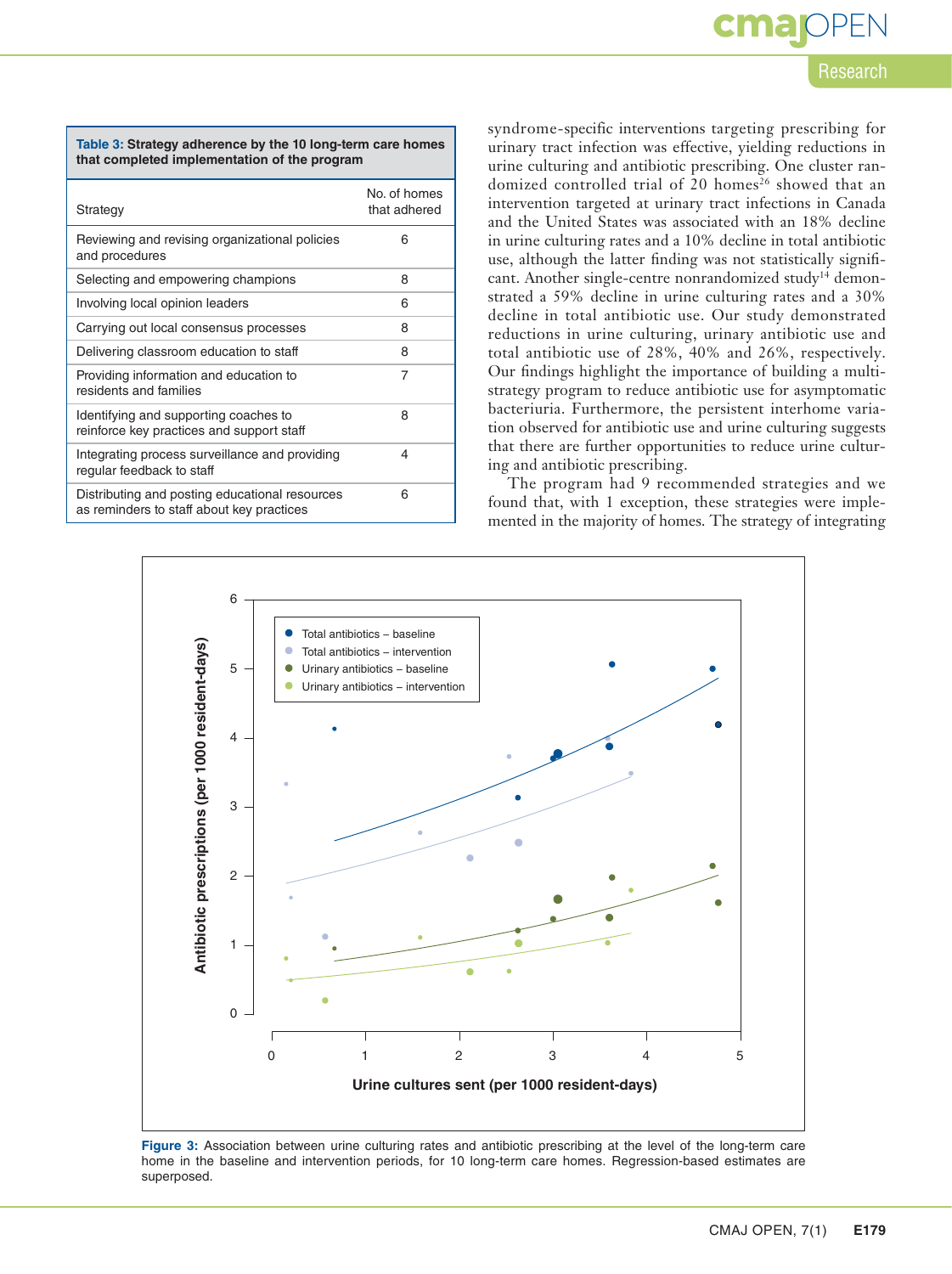### **cmajoPEN**

#### Research

process surveillance and providing regular feedback to staff was implemented in only 4 of the 10 homes. Discussion with the homes suggested that adherence to this strategy could be improved (a) by ensuring that new documentation requirements are simple and integrated into existing pro $cesses<sup>27</sup>$  and (b) via central preparation of home-specific feedback reports because of the lack of time and expertise within homes.<sup>28</sup> Aspects of this program could inspire changes in other health care settings as the overuse of antibiotics for urinary tract infections is not unique to Canada<sup>14,29</sup> or to long-term care settings.30

We also found substantial variation in the rates of urine culturing and that these rates were associated with both total and especially urinary antibiotic prescribing. This helps explain studies showing high variation in antibiotic use in long-term care.<sup>1,4</sup> Stewardship programs could prioritize homes with high baseline urine culturing or urinary antibiotic prescribing rates because these homes could achieve the largest absolute reductions in antibiotic use.

#### **Limitations**

This study used a before-and-after design, meaning that, without a parallel arm that did not experience the intervention, we could not control for time-varying covariates related to the intervention. As a sensitivity analysis, we fit an interrupted time series model, which measured the impact of the program on top of estimated secular trends. This analysis estimated implausibly large secular trends (year-over-year reductions in total antibiotic prescriptions of 47%), which wiped away the estimated reductions. However, an Ontario study from 2005 reported similar levels of antibiotic use (3.7 per 1000 resident-days), contradicting the sensitivity analysis models and suggesting that the true secular trends were probably weak.26 In light of this, we cannot infer causality in terms of the program's effect on antibiotic use reduction. Nevertheless, this study demonstrated that most of the implementation strategies were feasible and that the program was associated with reductions in both urine culturing and antibiotic use.

Further, while this study included certain potential confounders, other factors related to home urine culturing rates may have explained the interhome variation. We did not have resident-level data and therefore there may have been some unaccounted-for clustering. The format and comprehensiveness of pharmacy reports differed depending on the home's pharmacy provider and therefore interpretation was required during the data abstraction process. Owing to the small numbers of homes in this analysis we could not determine which strategies worked and which ones did not. This study did not capture downstream impacts of the intervention, including potential harms due to antibiotic overuse or due to less antibiotic use. The participating homes volunteered to participate and may not reflect the general population of homes, although we did ensure the sample was diverse in terms of size, ownership and region. Finally, this study was unable to consider the long-term sustainability of the program and ongoing evaluation will be necessary.

#### **Conclusion**

We demonstrated a decline in urine culturing rates and antibiotic use following implementation of a multistrategy program to improve the diagnosis and treatment of urinary tract infections. Ongoing evaluation is required to monitor secular trends in urine culturing and antibiotic use; however, this initial analysis supports a broader implementation of this program to decrease inappropriate urine culturing and antibiotic use in long-term care.

#### **References**

- 1. Daneman N, Gruneir A, Newman A, et al. Antibiotic use in long-term care facilities. *J Antimicrob Chemother* 2011;66:2856-63.
- 2. Brown KA, Daneman N, Jones M, et al. The drivers of acute and long-term care *Clostridium difficile* infection rates: a retrospective multilevel cohort study of 251 facilities. *Clin Infect Dis* 2017;65:1282-8.
- 3. Brown KA, Jones M, Daneman N, et al. Importation, antibiotics, and *Clostridium difficile* infection in veteran long-term care: a multilevel case–control study. *Ann Intern Med* 2016;164:787-94.
- 4. Daneman N, Bronskill SE, Gruneir A, et al. Variability in antibiotic use across nursing homes and the risk of antibiotic-related adverse outcomes for individual residents. *JAMA Intern Med* 2015;175:1331-9.
- 5. Nicolle LE. Antimicrobial stewardship in long term care facilities: What is effective? *Antimicrob Resist Infect Control* 2014;3:6.
- 6. Benoit SR, Nsa W, Richards CL, et al. Factors associated with antimicrobial use in nursing homes: a multilevel model: antimicrobial use in nursing homes. *J Am Geriatr Soc* 2008;56:2039-44.
- 7. Nicolle LE. Asymptomatic bacteriuria: review and discussion of the IDSA guidelines. *Int J Antimicrob Agents* 2006;28:S42-8. 8. Nicolle LE, Bradley S, Colgan R, et al. Infectious Diseases Society of Amer-
- ica Guidelines for the diagnosis and treatment of asymptomatic bacteriuria in adults. *Clin Infect Dis* 2005;40:643-54.
- 9. D'Agata E, Loeb MB, Mitchell SL. Challenges in assessing nursing home residents with advanced dementia for suspected urinary tract infections. *J Am Geriatr Soc* 2013;61:62-6.
- 10. Nicolle LE, Long-Term-Care-Committee SHEA. Urinary tract infections in long-term-care facilities. *Infect Control Hosp Epidemiol* 2001;22:167-75.
- 11. Nicolle LE, Mayhew WJ, Bryan L. Prospective randomized comparison of therapy and no therapy for asymptomatic bacteriuria in institutionalized elderly women. *Am J Med* 1987;83:27-33.
- 12. Zalmanovici Trestioreanu A, Lador A, Sauerbrun-Cutler M-T, et al. Antibiotics for asymptomatic bacteriuria. *Cochrane Database Syst Rev* 2015;(4): CD009534.
- 13. Symptom-free pee: let it be [campaign]. Ottawa: Association of Medical Microbiology and Infectious Disease Canada; 2017. Available: www.ammi. ca/?ID=127 (accessed 2017 Aug. 14).
- 14. Zabarsky TF, Sethi AK, Donskey CJ. Sustained reduction in inappropriate treatment of asymptomatic bacteriuria in a long-term care facility through an educational intervention. *Am J Infect Control* 2008;36:476-80.
- 15. Pinnock H, Barwick M, Carpenter CR, et al. Standards for Reporting Implementation Studies (StaRI) Statement. *BMJ* 2017;356:i6795.
- 16. French SD, Green SE, O'Connor DA, et al. Developing theory-informed behaviour change interventions to implement evidence into practice: a systematic approach using the Theoretical Domains Framework. *Implement Sci* 2012;7:38.
- 17. Chambers A, MacFarlane S, Zvonar R, et al. A recipe for antimicrobial stewardship success: Using intervention mapping to develop a program to reduce antibiotic overuse in long-term care. *Infect Control Hosp Epidemiol* 2019; 40:24-31.
- 18. *Urinary tract infection (UTI) program implementation guide*. Toronto: Ontario Agency for Health Protection and Promotion (Public Health Ontario); 2018 Available: www.publichealthontario.ca/en/BrowseByTopic/IPAC/Documents/UTI\_ Program\_Implementation\_Guide.pdf (accessed 2019 Mar. 12).
- 19. Kwong JC, Maaten S, Upshur REG, et al. The effect of universal influenza immunization on antibiotic prescriptions: an ecological study. *Clin Infect Dis* 2009;49:750-6.
- 20. Lofgren E, Fefferman N, Doshi M, et al. Assessing seasonal variation in multisource surveillance data: annual harmonic regression. In: Zeng D, Gotham I, Komatsu K, et al., editors. *Intelligence and security informatics: Biosurveillance. Proceedings from the Second NSF Workshop, BioSurveillance*; 2007 May 22; New Brunswick (NJ). Berlin: Springer; 2007:114-23.
- 21. Handley MA, Lyles CR, McCulloch C, et al. Selecting and improving quasiexperimental designs in effectiveness and implementation research. *Annu Rev Public Health* 2018;39:5-25.
- 22. Lopez Bernal J, Cummins S, Gasparrini A, et al. Interrupted time series regression for the evaluation of public health interventions: a tutorial. *Int J Epidemiol* 2017;46:348-55.